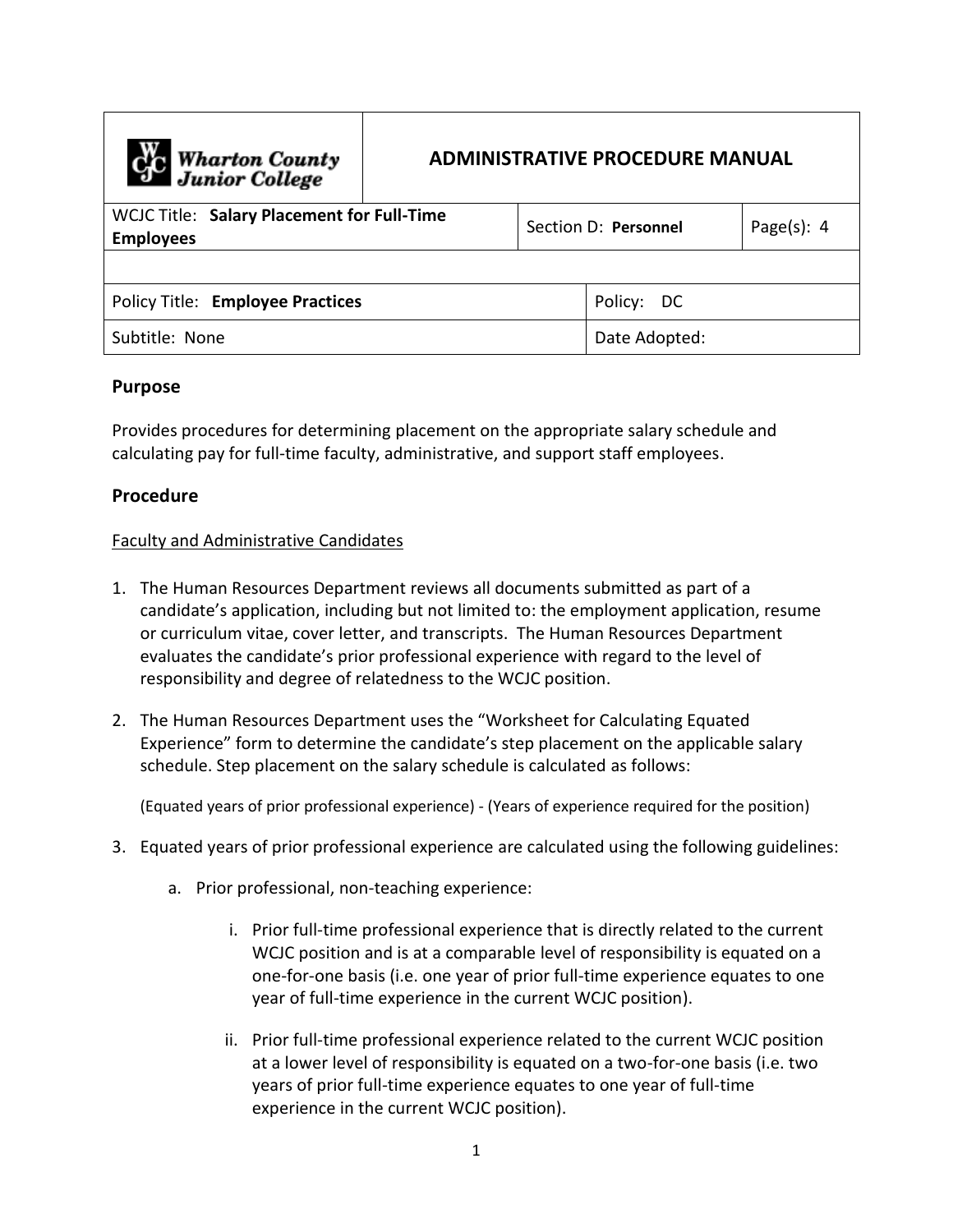- iii. Prior full-time professional experience related to the current WCJC position at two levels lower in responsibility is equated on a three-for-one basis (i.e. three years of prior full-time experience equates to one year of full-time experience in the current WCJC position).
- iv. Prior professional experience that is related to the current WCJC position but is more than two levels lower in responsibility is not eligible for equation.
- b. Prior teaching experience:
	- i. Experience as a professional faculty member, either on a full-time or parttime basis, is eligible for equation. Experience as a graduate teaching assistant is not eligible. The maximum equitable experience for any 12 month period is one year.
	- ii. Full-time teaching experience at the collegiate or high school level equates on a one-for-one basis (i.e. one year of teaching at an accredited college or university equates to one year of teaching at WCJC). Part-time teaching at the collegiate or high school level is equated on a two-for-one basis.
	- iii. Full-time teaching experience below the high school level equates on a twofor-one basis (i.e. two years of full-time teaching at an elementary or middle school equates to one year of full-time teaching at WCJC). Part-time teaching experience below the high school level equates on a four-for-one basis.
	- iv. Full-time teaching in a non-academic setting (such as a private corporation) equates on a two-for-one basis. Part-time teaching in a non-academic setting equates on a four-for-one basis.
- c. The maximum number of equated years of experience an employee may receive, without special Presidential approval, is ten years.
- d. Years of equated experience are used to help determine the minimum placement on the salary schedule for a candidate; however, calculation of equated experience does not preclude a higher placement when authorized by the President for extenuating circumstances, such as difficulty of recruitment, special expertise, marketability, etc.
- 4. If a WCJC faculty member or administrative staff changes positions within the institution or leaves the institution and later returns, a new "Worksheet for Calculating Equated Experience" form must be completed.
	- a. The salary for the new position reflects the equated experience as though the employee were a new hire.
	- b. The salary for a current employee who changes positions within the institution must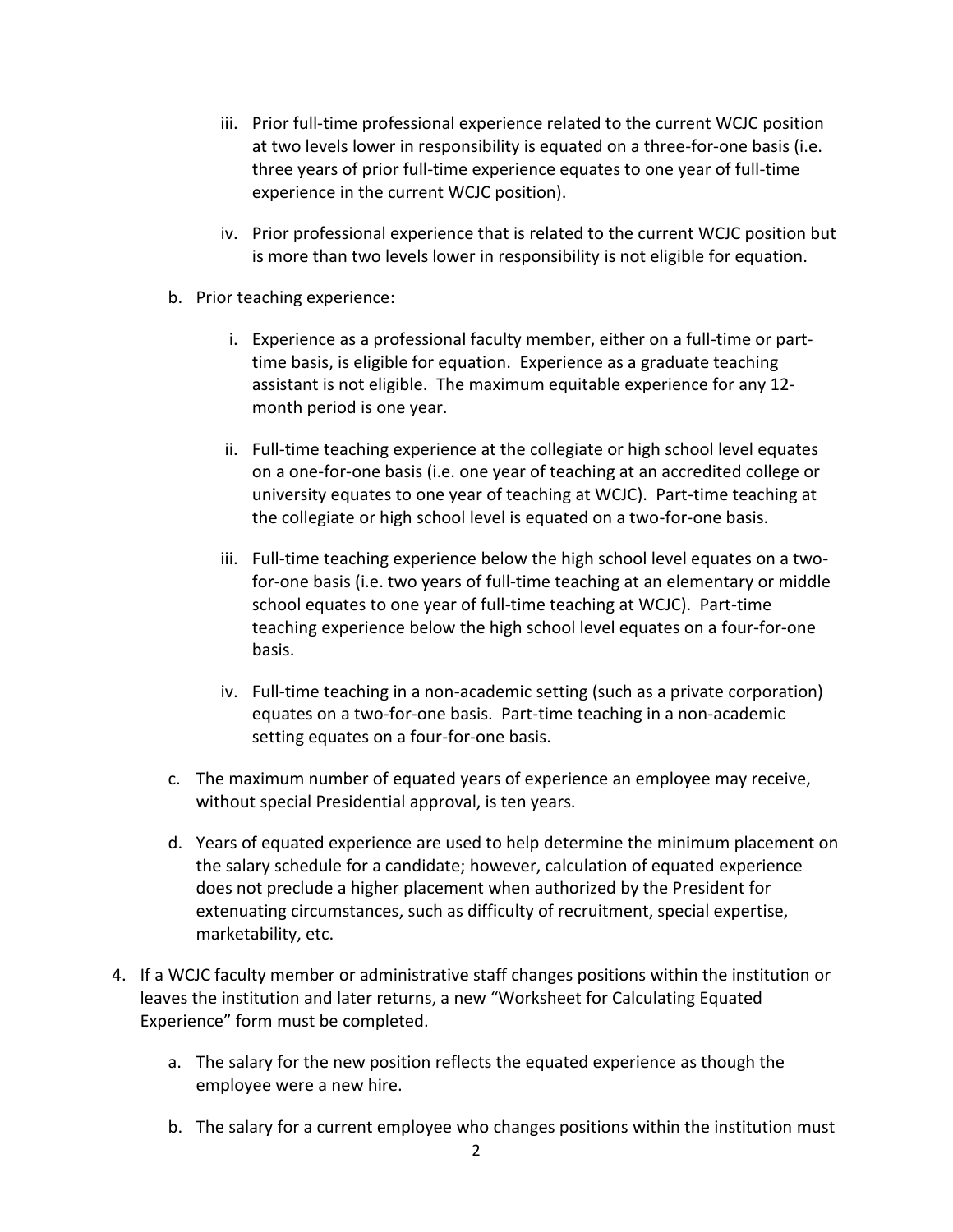reflect the appropriate placement on the salary schedule for the new position.

- i. Current WCJC faculty members and administrative staff who change positions within the institution are eligible to keep their current level of steps.
- ii. In no case may the employee's new salary be less than their former salary, unless they have changed to a lower-level position.
- 5. Once the Dean of Human Resources completes the "Worksheet for Calculating Equated Experience" form, it is included it with the candidate's "Personnel Action Form" (PAF). The PAF is verified for budget approval, approved by the appropriate Vice President, and routed to the President for final approval. Once all signatures have been obtained, the supervising Vice President, or designee, may make a tentative offer of employment to the candidate, pending formal approval by the WCJC Board of Trustees.

## Support Staff Candidates

- 1. The Human Resources Department reviews all documents submitted as part of a candidate's application, including but not limited to: the employment application, resume or curriculum vitae, cover letter, and transcripts.
	- a. The Human Resources Department verifies that the candidate meets the minimum requirements listed for the WCJC position.
	- b. The Human Resource Department places support staff candidates on the appropriate salary schedule and grade, as listed in the approved job description.
- 2. A support staff candidate who is new to the institution is not eligible for steps or additional pay based on prior work experience.
- 3. A current WCJC support staff employee who changes from one support staff position to another support staff position is eligible to keep their current level of steps.
- 4. A support staff employee who changes from a support staff position to a faculty or administrative position will need a "Worksheet for Calculating Equated Experience" form to be completed during the hiring process.
	- a. The salary for the new position will reflect the equated work experience outlined in the "Faculty and Administrative Candidates" procedure outlined above.
- 5. If a support staff employee leaves WCJC employment and returns within six months, the employee is eligible to reinstate the level of steps they had when they separated. After six months, returning employees are not eligible for prior steps to be reinstated.
- 6. Once the support staff candidate's salary has been calculated, it is included on the PAF. The PAF is verified for budget approval, approved by the appropriate Vice President, and routed